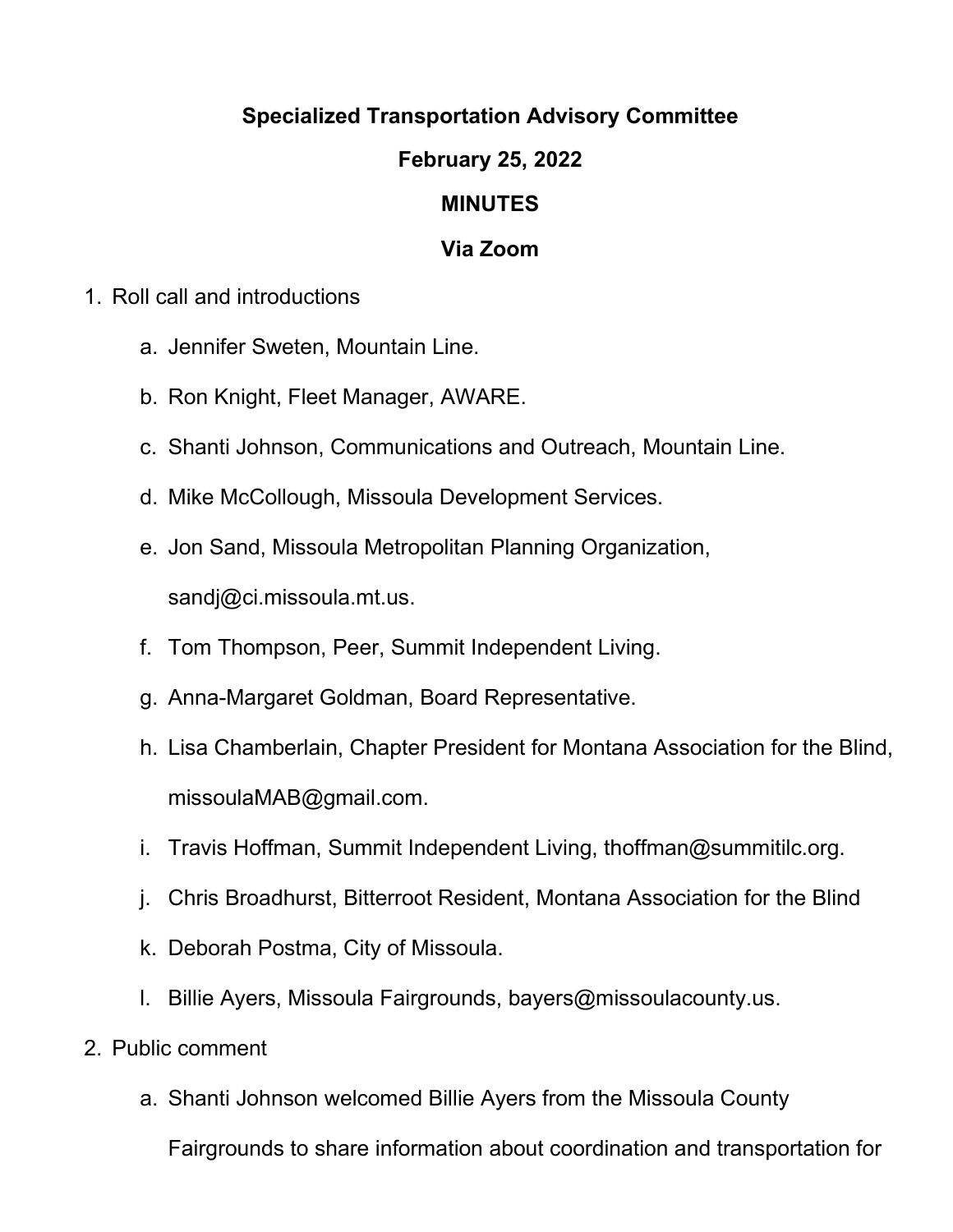an Accessible Day at the Carnival, a new addition to the Western Montana Fair. The fair was very successful last year, with approximately 122,000 visits. With the new carnival, they would like to open 7 of the safer rides for an hour to folks with mobility challenges for free. Billie was seeking ideas from this committee for transportation options, reaching out to the community about this opportunity, and making sure this is a successful and utilized event. An estimated number of attendees is needed two weeks in advance to provide numbers to carnival operator and to arrange transportation. Mountain Line will be offering 7-day service at this time, Routes 1 & 6 run past the fairgrounds, twice an hour, this expanded service also opens up paratransit service for Sunday. Early entry for the event will be around 10 or 11am on Sunday, August 14, 2022. The Fairgrounds are considering different avenues of outreach to service providers; mailing lists, STAC representatives, and a representative from ORI. In addition to organizing transportation for the Accessible Carnival Day, there is also continued interested in expanding sustainable transportation options to the fair, especially as development occurs on site and parking becomes more limited. There is also interest in utilizing the trolley for the Fair and they are working with Missoula In Motion on how to incentivize all forms of sustainable transportation.

b. Chris Broadhurst, Montana Association for the Blind: Had a question, as low vision or blind person, why is there no public bus service through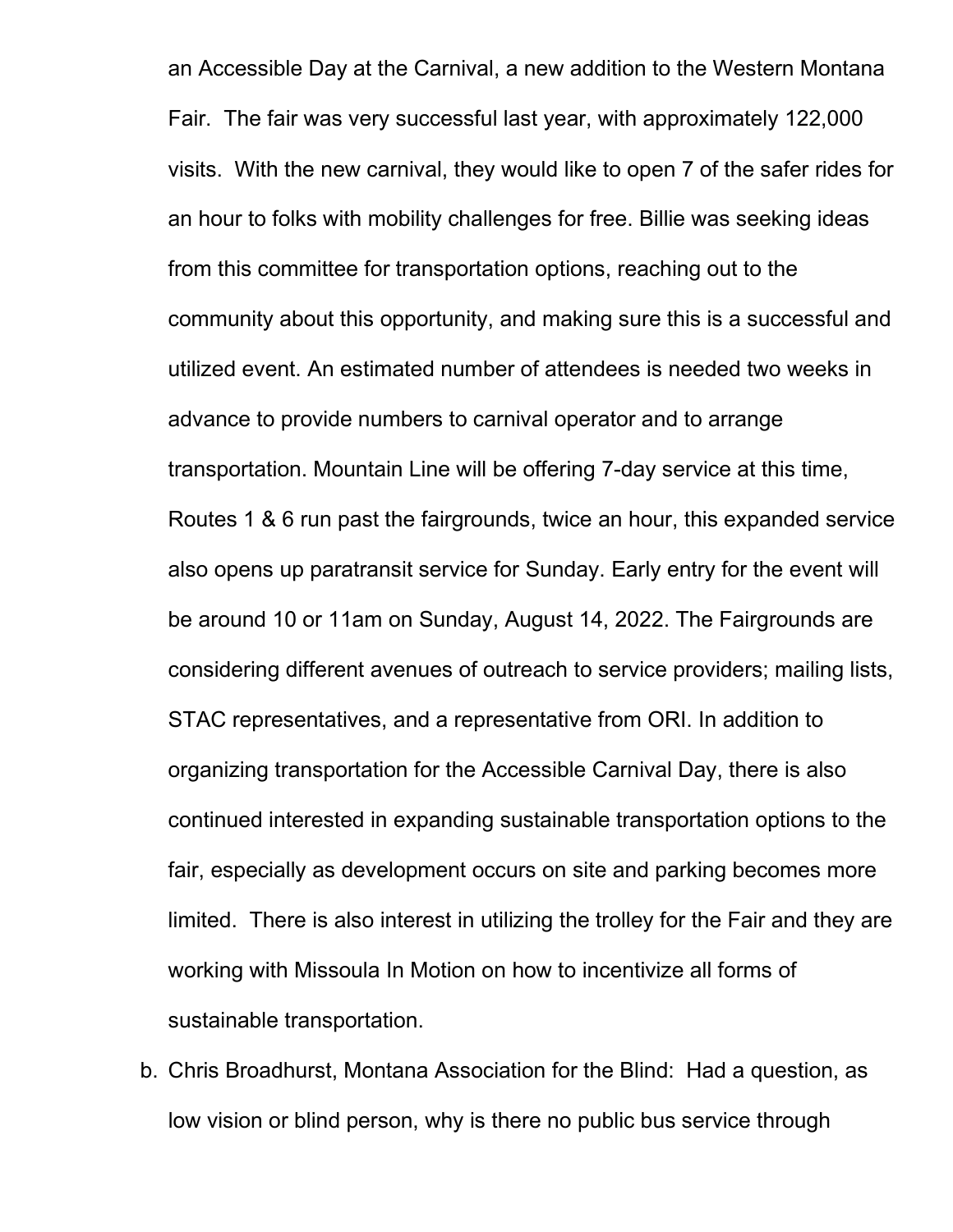Missoula from the Bitterroot? He commented on the amount of people coming into Missoula from the south, and those who've have had to cancel appointments due to the limited public transit service from the Bitterroot or lack of a ride from Stevensville. Bitterroot Bus and iRide Vanpool are not convenient and hard to depend on these services when limited. Regional service would be very popular.

Mountain Line is limited by initial district and areas around Missoula. Jennifer offered to reach out to the director of Bitterroot Bus. Travis noted he'll will check in with Hamilton Summit staff, as they have had recent conversations with the area transportation agency.

- 3. Approval of January 28th meeting minutes
	- a. Correction in 5.b.1 MDSC instead of MSD Shanti updated in previous minutes.
	- b. Mike McCollough made a motion to approve with correction. Travis Hoffman seconded. Passed unanimously.
- 4. Mountain Line update
	- a. Mountain Line has had productive conversations with the Paratransit software app provider and are now at the point to coordinate testing in March. Jen will reach out to those who have expressed interest. The goal is to have a bug free and accessible app roll out in April.
	- b. The agency is planning an early spring deployment of ITS, the onboard computer system. This will be installed on all buses and will allow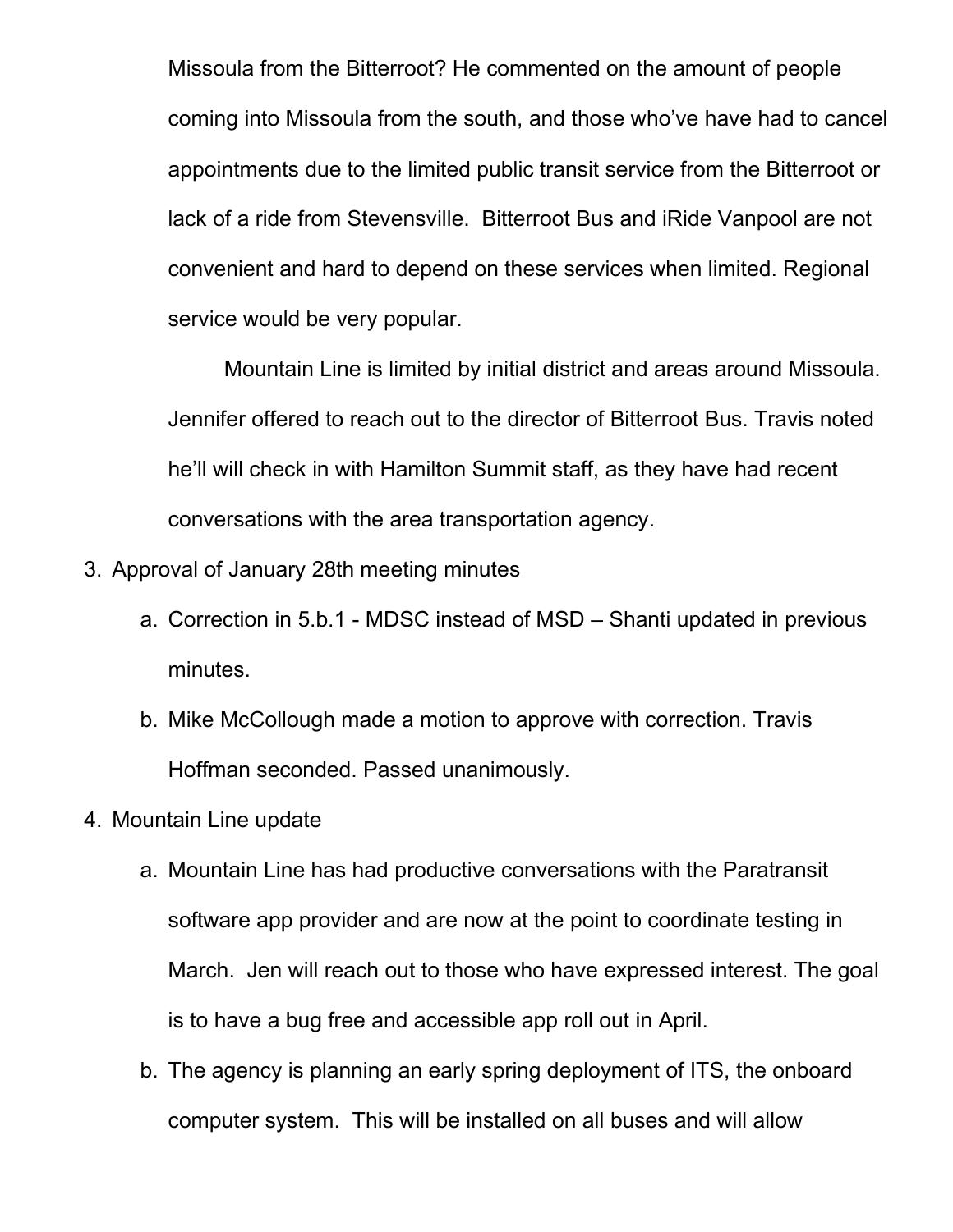increased ADA announcements. Mountain Line has control over the timing of announcements so adjustments can be made to provide ample opportunity for riders to notify the driver of a stop after an announcement.

- c. Mountain Line is resuming regular schedule service (published on paper schedules) on Monday, March 7, 2022. This will result in increased frequencies on Routes 1 & 2, 8, 12. Shuttle Van Service will also resume.
- d. The agency has been successful in recruiting and training operators to provide 7-day service starting on Sunday, July 10, 2022. A first in transit history for Missoula! Hours, and other details will be announced as the date approaches.
- e. March 18, 2022 is National Transit Operator Appreciate Day. During the month of March Mountain Line will be celebrating their amazing team. The agency is accepting cards, notes, etc. to show community appreciate for the Mountain Line team.
- f. Lisa Chamberlain had a question to clarify holiday service after the 7-day service is implemented. The initial plan is to run service on all holidays, similar to the current Saturday schedule, except for: New Year's Day, July 4<sup>th</sup>, Thanksgiving, Christmas Day.
- g. Lisa Chamberlain noted during their Paratransit ride last Wednesday, the driver was excellent, however, didn't know what a white cane is. The agency will provide additional training opportunities for operators.
- 5. Update on city planning efforts & current projects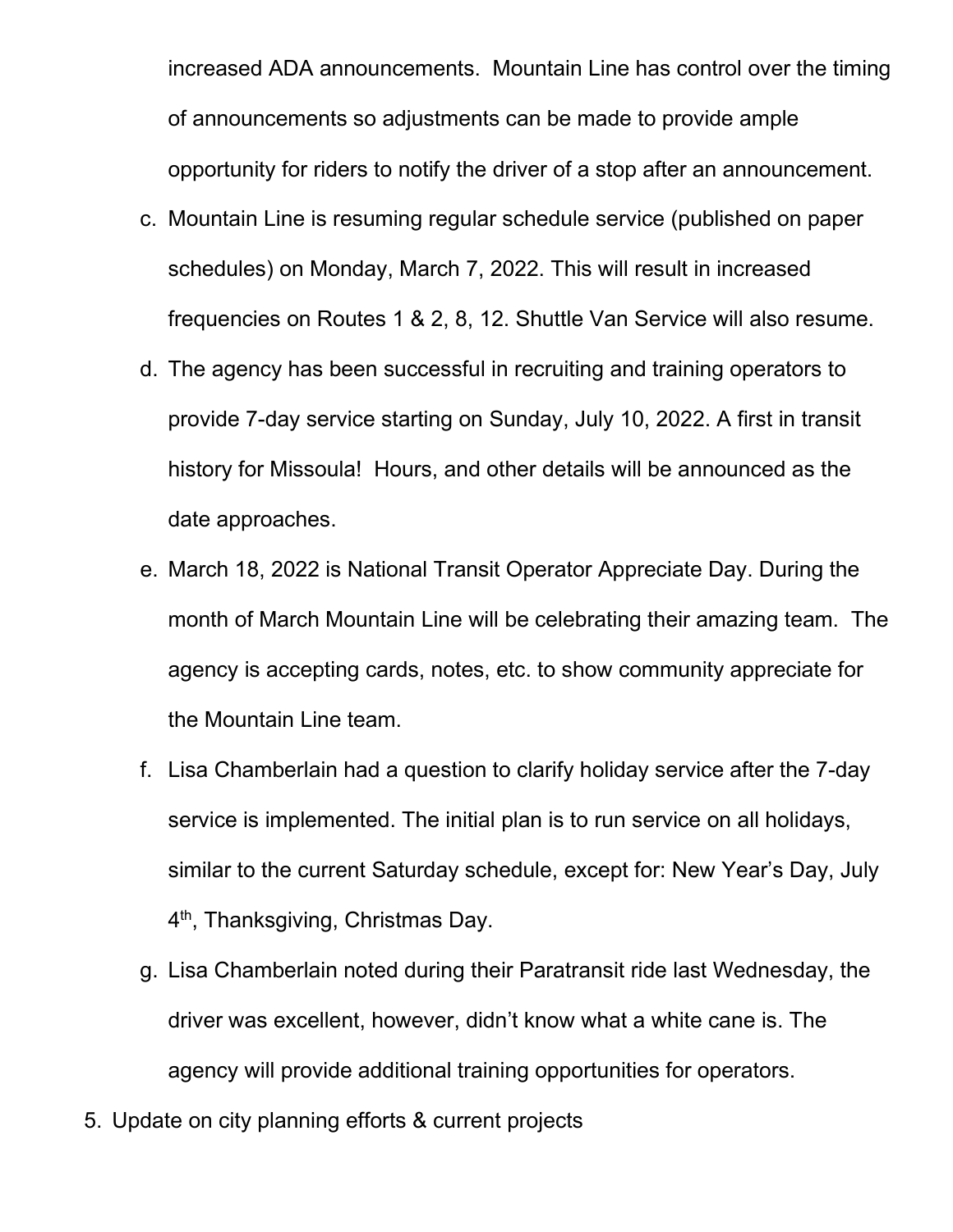- a. Work continues on the Higgins Ave multimodal corridor plan. The project has been delayed due to coordination with MDT on design alternatives. Design alternatives will be available to the public the week of March 14th. Public presentations will occur at City Council, TPCC, TTAC, as well as other engagement opportunities throughout the spring. Please visit EngageMissoula.com for more information. A Walk/Move Audit is planning to be scheduled the first week of April. The public engagement process will help inform the audit. The extent of the project is from Brooks to Broadway which includes a transit corridor, multimodal users, and varying land uses.
- b. The City of Missoula Bicycle/Pedestrian Advisory Board has a vacancy. Applications will be accepted through the Mayor's office. Please contact Jon Sand if you are interested in applying.
- c. Deborah Postma, the newest member of the City Transportation Planning team, provided updates on public meetings for the Westside sidewalk projects. On March  $16<sup>th</sup>$  there will be two virtual meetings (3 and 6pm) to discuss restriping, bike lanes, safety improvements, and sidewalk installations. Please visit [http://www.ci.missoula.mt.us/2839/Right-of-Way-](http://www.ci.missoula.mt.us/2839/Right-of-Way-Infrastructure-Projects)[Infrastructure-Projects](http://www.ci.missoula.mt.us/2839/Right-of-Way-Infrastructure-Projects) for more information about City infrastructure projects.
- d. Travis Hoffman was curious about the status of the roundabout resolution with City Council. Bob Giordano is planning to present about this at STAC next month and wants to ensure someone from STAC is on the roundabout